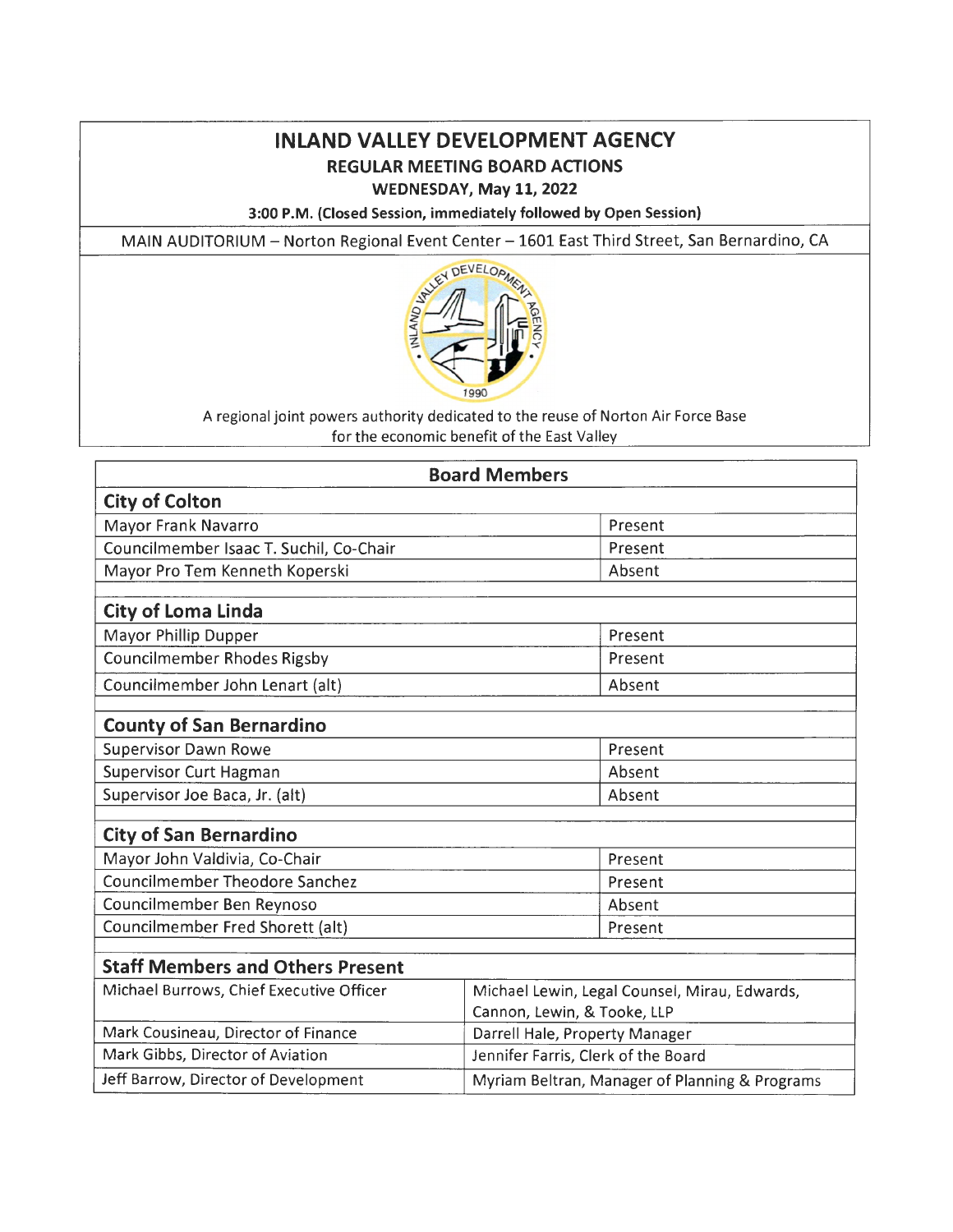The Regular Meeting of the Inland Valley Development Agency Board was called to order by Co-Chair John Valdivia at approximately 3:00 p.m. on Wednesday, May 11, 2022 in the Main Auditorium of the Norton Regional Event Center, 1601 East Third Street, San Bernardino, California.

#### **CALL TO ORDER/ ROLL CALL**  А.

Roll call was duly noted and recorded.

Members of the Board and the public joined Councilmember Isaac Suchil in the Pledge of Allegiance.

# B. **CLOSED SESSION PUBLIC COMMENT**

There was no closed session public comment.

#### C. **CLOSED SESSION**

Co-Chair John Valdivia recessed to closed session at 3:02 p.m.

#### D. **REPORT ON CLOSED SESSION**

Co-Chair John Valdivia reconvened the meeting at approximately 3:27 p.m. Co-Chair Valdivia asked Mr. Michael Lewin, Legal Counsel, Mirau, Edward, Cannon, Lewin & Tooke, **LLP,** if there were any closed session reportable items. Mr. Lewin reported that there were no items to report.

## **E. ITEMS TO BE ADDED OR DELETED**

There were no items to be added or deleted.

### ~ **F. CONFLICT OF INTEREST DISCLOSURE**

1. Co-Chair John Valdivia stated Board members should note the item(s) listed which might require member abstentions.

There were no conflicts noted.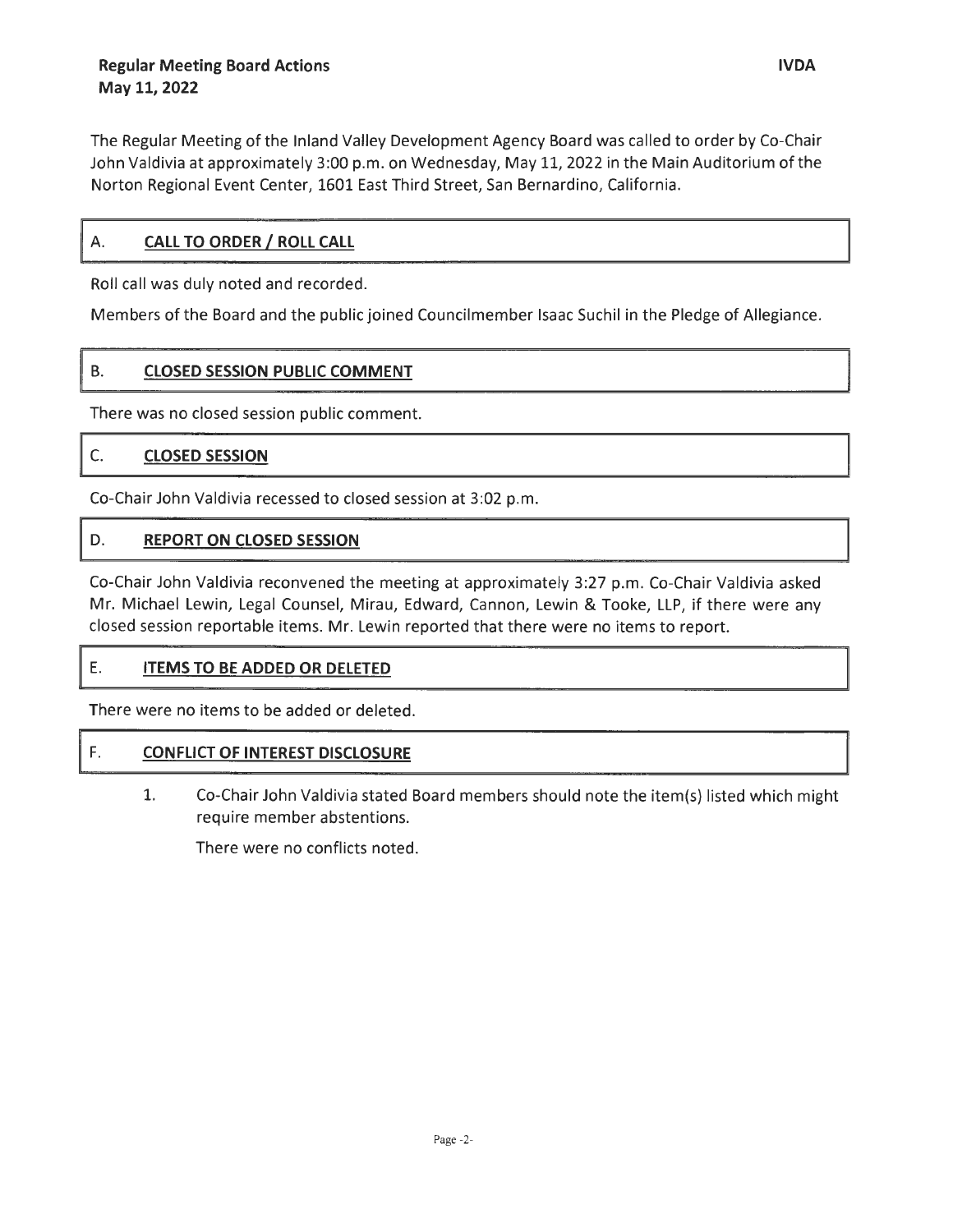#### G. **INFORMATIONAL ITEMS**

Mr. Michael Burrows, Chief Executive Officer, presented the following informational items.

- 2. Informational Items
	- a. Chief Executive Officer Report
	- b. Report from the UAS Center at SBD and Toofon, Inc.
	- c. Report on Status of Electric Vehicle Charging Station Installations
- 2a. Mr. Michael Burrows, Chief Executive Officer, introduced Mr. Kevin Vejar as the Inland Valley Development Agency's (IVDA) new Project Manager.
- 2b. Ms. Kimberly Benson, Administrator, UAS Center at SBD, introduced Mr. Amir Emadi, Founder & CEO, Toofon, Inc. Mr. Emadi referenced a PowerPoint presentation entitled "Toofon Aerial Logistics- Local Logistics for Emergency Relief" (as contained on pages 037- 054 in the Agenda packet) and provided a brief report.
- 2c. Mr. Burrows then introduced Mr. Michael Allawos, Allawos & Company, LLC. Mr. Allawos referenced a PowerPoint Presentation entitled "Green Energy Element - Electric Vehicle Charging Element" and provided a brief overview.

#### Η. **BOARD CONSENT ITEMS**

Let the record reflect that all votes were done by roll call with each Board Members' name and vote stated by voice.

- 3. Receive Register of Demands May 11, 2022
- 4. Receive and file Cash Report for March 31, 2022 for the Inland Valley Development Agency (IVDA)
- 5. Approve a Notice of Completion with Griffith Company for the Mountain View Avenue Widening and Reconstruction Project Phase II and Authorize Release of Retention.
- 6. Approve Meeting Minutes: April 13, 2022
- ACTION: Approve Agenda Item Nos. 3-6 of the Consent Calendar.

| RESULT:        | <b>ADOPTED (UNANIMOUSLY)</b>                                           |
|----------------|------------------------------------------------------------------------|
| MOTION/SECOND: | Dupper / Navarro                                                       |
| AYES:          | Dupper, Navarro, Rigsby, Rowe, Sanchez, Shorett, Suchil, and Valdivia. |
| NAYS:          | None.                                                                  |
| ABSTENTIONS:   | None.                                                                  |
| ABSENT:        | None.                                                                  |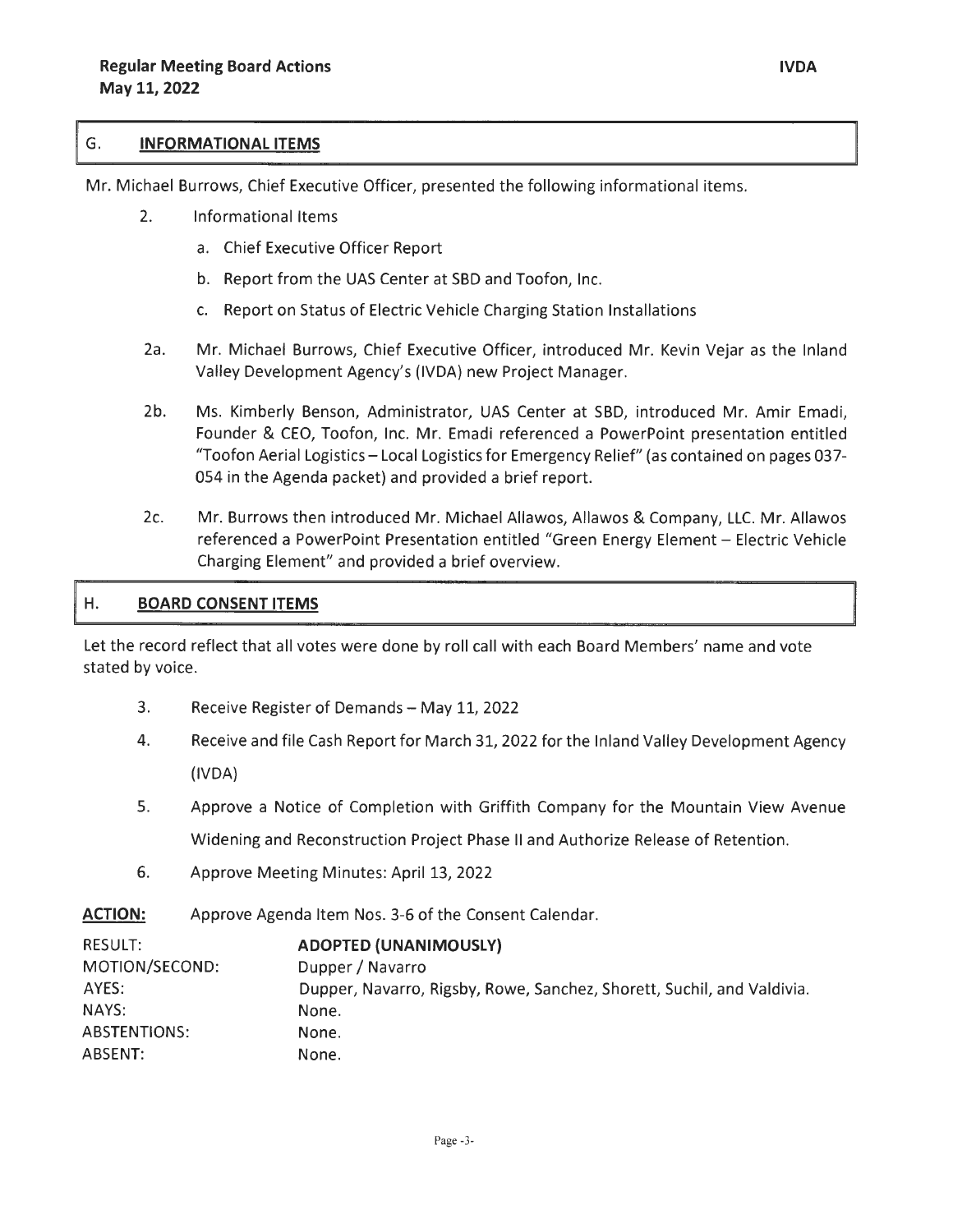#### Ι. **BOARD ACTION ITEMS**

Let the record reflect that all votes were done by roll call with each Board Members' name and vote stated by voice.

7. Consider and adopt proposed budget adjustments for fiscal year 2021-2022

Mr. Mark Cousineau, Director of Finance, referenced the "Proposed Budget Adjustments Table" found on page 076 of the Agenda Packet and provided a brief report.

**ACTION:**  Consider and adopt budget adjustments reflected in the Proposed Budget Adjustments Table for fiscal year 2021-2022.

| RESULT:             | <b>ADOPTED [UNANIMOUSLY]</b>                                           |  |
|---------------------|------------------------------------------------------------------------|--|
| MOTION/SECOND:      | Navarro / Dupper                                                       |  |
| AYES:               | Dupper, Navarro, Rigsby, Rowe, Sanchez, Shorett, Suchil, and Valdivia. |  |
| NAYS:               | None.                                                                  |  |
| <b>ABSTENTIONS:</b> | None.                                                                  |  |
| ABSENT:             | None.                                                                  |  |

8. Approve Amendment No. 2 to the Professional Services Agreement with Zenaida Global in an amount not to exceed \$15,000 for consulting services related to the UAS Center at SBD for Inland Valley Development Agency {IVDA)

Mr. Michael Burrows, Chief Executive Officer, provided a brief report on Agenda Item No. 8.

**ACTION:**  Approve Amendment No. 2 to the Professional Services Agreement with Zenaida Global to provide project and consulting services relating to the UAS Center at SBD for an additional amount not to exceed \$15,000.00.

| RESULT:        | <b>ADOPTED [UNANIMOUSLY]</b>                                           |
|----------------|------------------------------------------------------------------------|
| MOTION/SECOND: | Navarro / Dupper                                                       |
| AYES:          | Dupper, Navarro, Rigsby, Rowe, Sanchez, Shorett, Suchil, and Valdivia. |
| NAYS:          | None.                                                                  |
| ABSTENTIONS:   | None.                                                                  |
| ABSENT:        | None.                                                                  |

9. Approve form of Amendment No. 3 to the Lease with Child Care Resource Center, Inc. extending the term of the lease for three (3) years

Mr. Darrell Hale, Property Manager, referenced two overheads {as contained on pages 084-085 in the Agenda packet) and provided a brief report on Agenda Item No. 9.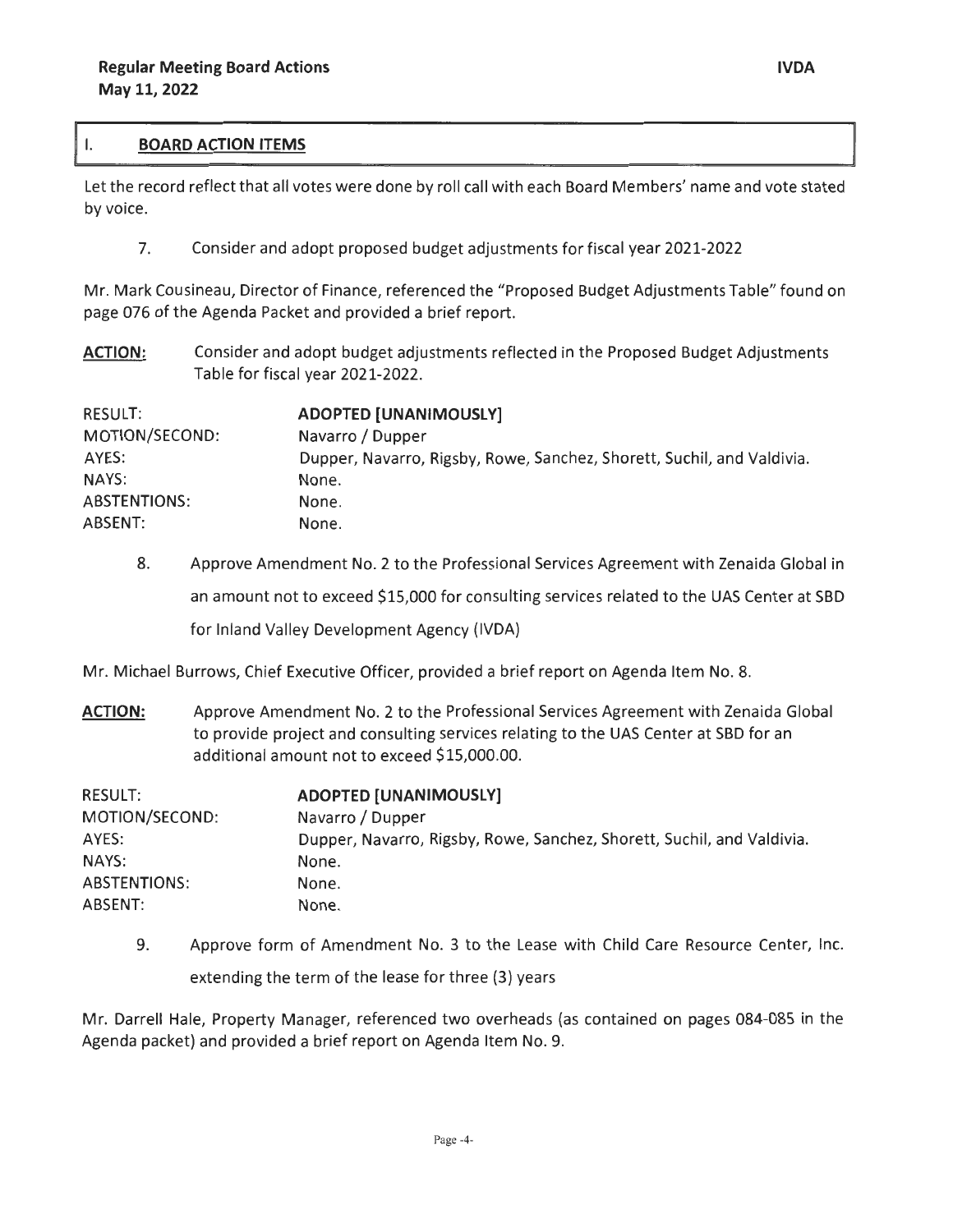**ACTION:**  Approve a form of Amendment No. 3 to the Lease Agreement with Child Care Resource Center, Inc; and authorize the Chief Executive Officer to execute all related documents, subject to conforming changes as approved by the Board.

| RESULT:             | <b>ADOPTED [UNANIMOUSLY]</b>                                           |
|---------------------|------------------------------------------------------------------------|
| MOTION/SECOND:      | Sanchez / Suchil                                                       |
| AYES:               | Dupper, Navarro, Rigsby, Rowe, Sanchez, Shorett, Suchil, and Valdivia. |
| NAYS:               | None.                                                                  |
| <b>ABSTENTIONS:</b> | None.                                                                  |
| ABSENT:             | None.                                                                  |

- 10. Approve a Contract with Rogers, Anderson, Malody & Scott, LLP for Auditing and Accounting Services of the Fiscal Years ending June 30, 2022 through June 30, 2024 with two options for the Fiscal Years ending June 30, 2025 and June 30, 2026 in an amount not to exceed \$262,550
- **ACTION:** Approve a contract with Rogers, Anderson, Malody & Scott, LLP for independent financial audit services and related services of fiscal years 2021-22, 2022-23, 2023-24, and options for the 2024-25 and 2025-26 fiscal years in an amount not to exceed \$262,550; and authorize the Chief Executive Officer to execute all related documents.

| <b>RESULT:</b>      | <b>ADOPTED [UNANIMOUSLY]</b>                                           |
|---------------------|------------------------------------------------------------------------|
| MOTION/SECOND:      | Navarro / Rigsby                                                       |
| AYES:               | Dupper, Navarro, Rigsby, Rowe, Sanchez, Shorett, Suchil, and Valdivia. |
| NAYS:               | None.                                                                  |
| <b>ABSTENTIONS:</b> | None.                                                                  |
| ABSENT:             | None.                                                                  |

11. Authorize a revised cost share in an amount of \$1,887,538 for the 3<sup>rd</sup> & 5<sup>th</sup> Streets Corridor Improvements Project, U.S. Department of Commerce, Economic Development Administration (EDA) Grant No. 07-01-07415

Ms. Myriam Beltran, Manager of Planning and Programs, referenced an overhead (as contained on page 136 in the Agenda packet) provided a brief report on Agenda Item No. 11.

ACTION: Authorize a revised cost share in an amount of \$1,887,538 for the 3<sup>rd</sup> & 5<sup>th</sup> Streets Corridor Improvement Project, EDA Grant No. 07-01-07415. The proposed action would also be subject to Economic Development Administration (EDA) approval and the co-applicants respectively.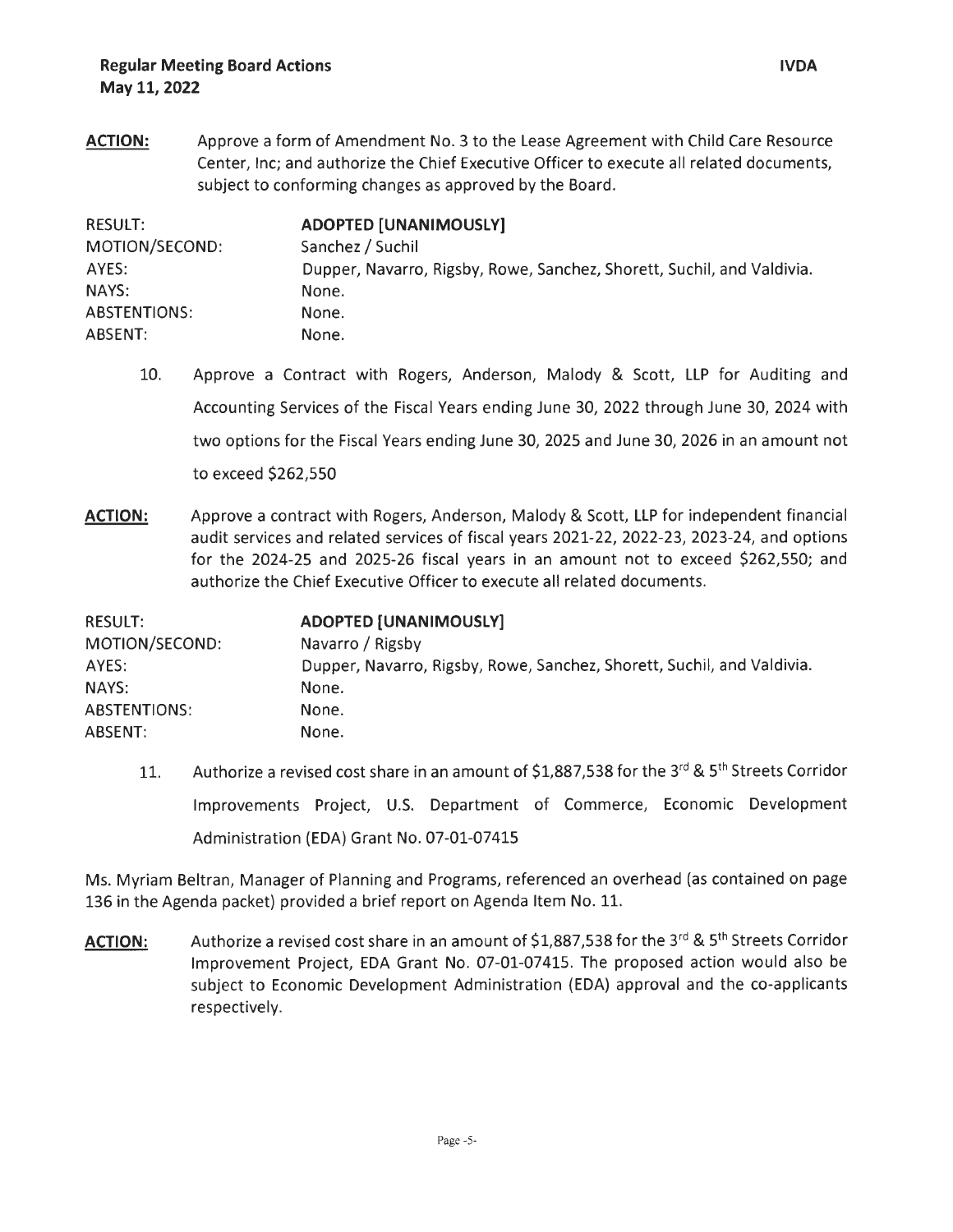| <b>RESULT:</b> | <b>ADOPTED</b>                                                 |       |  |
|----------------|----------------------------------------------------------------|-------|--|
| MOTION/SECOND: | Sanchez / Navarro                                              |       |  |
| AYES:          | Dupper, Navarro, Rigsby, Rowe, Sanchez, Shorett, and Valdivia. |       |  |
| NAYS:          | Suchil.ABSTENTIONS:                                            | None. |  |
| <b>ABSENT:</b> | None.                                                          |       |  |

12. Approve the economic terms of a potential agreement with EcoTech Visions, Inc. for use

of certain portions of former Norton Air Force Building No. 58

Mr. Michael Burrows, Chief Executive Officer, introduced Dr. Pandwe Gibson, Founder & CEO, EcoTech Visions, Inc. Ms. Gibson referenced a PowerPoint presentation entitled "EcoTech Visions - Ethically Sourced Products Delivered Locally" and provided a brief report.

Mr. Burrows further clarified that Staff was still in the process of drafting the lease agreement.

This item was for discussion purposes only; no formal action was taken.

- **ACTION:**  Consider and discuss the economic terms of an agreement with EcoTech Visions, Inc. for use of certain portions of former Norton Air Force Base No. 58.
	- 13. Consider and discuss a report on the status of the Airport Gateway Specific Plan

Ms. Myriam Beltran, Manager of Planning and Programs, introduced Mr. Tom Dodson, President, Tom Dodson & Associates. Mr. Dodson referenced a PowerPoint presentation entitled "Airport Gateway Specific Plan - Status Update Inland Valley Development Agency May 11, 2022" (as contained on pages 143-148 in the Agenda Packet) and provided a brief report. Mr. Dodson clarified some dates outlined on the project timeline slides.

This item was for discussion purposes only; no formal action was taken.

- **ACTION:**  Consider and discuss a report on the status of preparation of the Airport Gateway Specific Plan.
	- 14. Review Status of the Action Plan for the Inland Valley Development Agency (IVDA) through June 30, 2022

Mr. Michael Burrows, Chief Executive Officer, referenced a PowerPoint presentation entitled "June 30, 2022 - IVDA Action Plan" (as contained on pages 151-153 in the Agenda Packet) and provided a brief report on Agenda Item No. 14.

This item was for discussion purposes only; no formal action was taken.

**ACTION:** Review the Action Plan for the Inland Valley Development Agency (IVDA) through June 30, 2022.